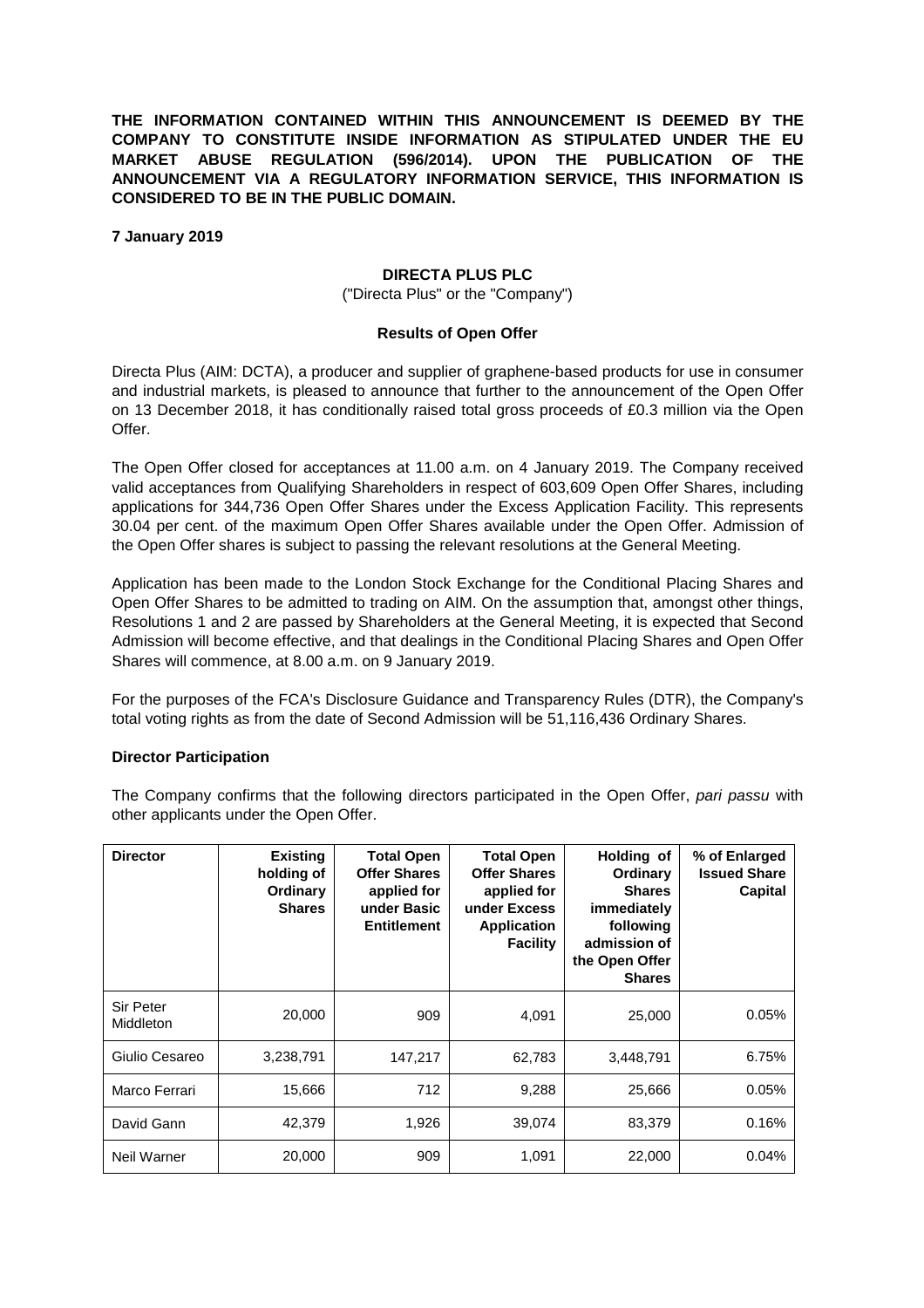| Richard<br>Hickinbotham | 29,000 | ,318 | 38.682 | 69,000 | 0.13% |
|-------------------------|--------|------|--------|--------|-------|
|-------------------------|--------|------|--------|--------|-------|

Unless otherwise defined herein, capitalised terms used in this announcement shall have the same meanings as defined in the circular sent to shareholders of the Company on 13 December 2018.

For further information please visit <http://www.directa-plus.com/> or contact:

| Directa Plus plc<br>Giulio Cesareo, CEO<br>Marco Ferrari, CFO                                                                                                        | +39 02 36714458  |
|----------------------------------------------------------------------------------------------------------------------------------------------------------------------|------------------|
| <b>Cantor Fitzgerald Europe (Nominated Adviser and Joint</b><br>Broker)<br>Rick Thompson, Philip Davies, Will Goode (Corporate Finance)<br>Caspar Shand Kydd (Sales) | +44 20 7894 7000 |
| N+1 Singer (Joint Broker)<br>Mark Taylor, Lauren Kettle (Corporate Finance)<br>Mia Gardner (Corporate Broking)                                                       | +44 20 7496 3069 |
| <b>Tavistock (Financial PR and IR)</b>                                                                                                                               | +44 20 7920 3150 |

Simon Hudson, Sophie Praill, Edward Lee

## **About Directa Plus**

Directa Plus is principally focused on the two sectors in which it has a strong commercial advantage through developed and launched products and a technological lead: environmental (based on our Grafysorber® product) and textiles (based on our G+ products). In addition, the Company will continue to pursue opportunities in elastomers and composites (including tyres and asphalt), also using G+ products. All Directa Plus products are hypoallergenic, non-toxic and sustainably produced.

*The person responsible for arranging the release of this announcement on behalf of Directa Plus is Marco Ferrari, Chief Financial Officer.*

The below announcement and notification is made in accordance with the EU Market Abuse Regulation. The form required under the EU Market Abuse Regulation follows.

|                | Details of the person discharging managerial responsibilities / person closely<br>associated |                        |  |
|----------------|----------------------------------------------------------------------------------------------|------------------------|--|
| a)             | Name                                                                                         | Sir Peter Middleton    |  |
|                |                                                                                              |                        |  |
| $\overline{2}$ | <b>Reason for the notification</b>                                                           |                        |  |
| a)             | Position/status                                                                              | Non-Executive Chairman |  |
|                |                                                                                              |                        |  |
| b)             | Initial notification /                                                                       | Initial Notification   |  |
|                | Amendment                                                                                    |                        |  |
| 3              | Details of the issuer, emission allowance market participant, auction platform,              |                        |  |
|                | auctioneer or auction monitor                                                                |                        |  |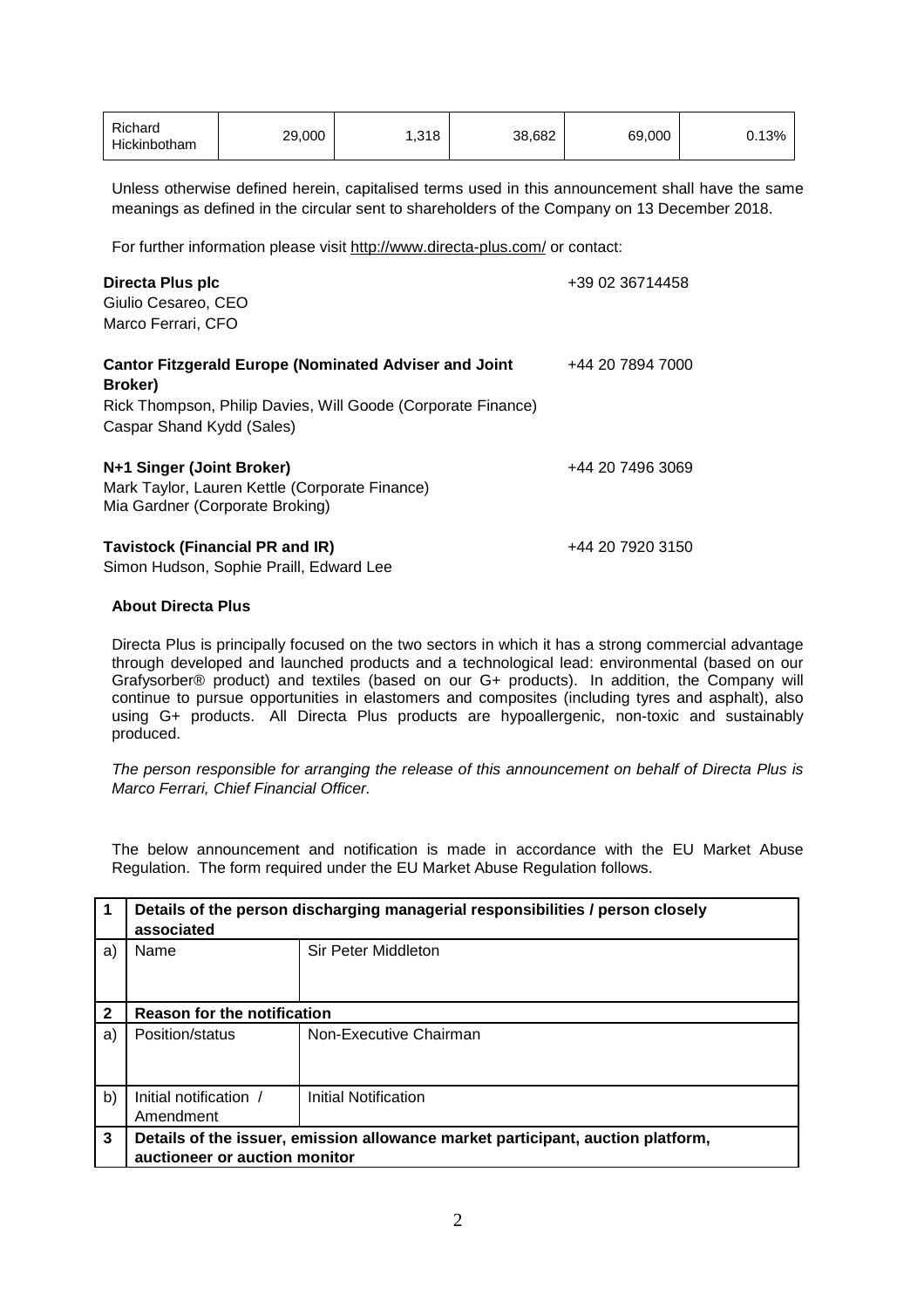| a)            | Name                                                              | Directa Plus plc                                                                                                                                                                      |
|---------------|-------------------------------------------------------------------|---------------------------------------------------------------------------------------------------------------------------------------------------------------------------------------|
| b)            | LEI                                                               | 213800X2DQST3K5ND898                                                                                                                                                                  |
| 4             | been conducted                                                    | Details of the transaction(s): section to be repeated for (i) each type of instrument; (ii)<br>each type of transaction; (iii) each date; and (iv) each place where transactions have |
| a)            | Description of the<br>financial instrument,<br>type of instrument | Ordinary Shares of 0.25 pence each                                                                                                                                                    |
|               | Identification code:                                              | ISIN: GB00BSM98843                                                                                                                                                                    |
| b)            | Nature of the<br>transaction                                      | Purchase of shares pursuant to the Open Offer                                                                                                                                         |
| $\mathbf{c})$ | Price(s) and volume(s)                                            | 50 pence<br>5,000 Ordinary Shares of 0.25 pence each                                                                                                                                  |
| d)            | Aggregated<br>information                                         | 50 pence<br>5,000 Ordinary Shares of 0.25 pence each                                                                                                                                  |
| e)            | Date of the transaction                                           | 4 January 2019                                                                                                                                                                        |
| f)            | Place of the<br>transaction                                       | London Stock Exchange                                                                                                                                                                 |

| 1            | Details of the person discharging managerial responsibilities / person closely<br>associated                                                                                          |                                |  |
|--------------|---------------------------------------------------------------------------------------------------------------------------------------------------------------------------------------|--------------------------------|--|
| a)           | Name                                                                                                                                                                                  | Giulio Cesareo                 |  |
| $\mathbf{2}$ | <b>Reason for the notification</b>                                                                                                                                                    |                                |  |
| a)           | Position/status                                                                                                                                                                       | <b>Chief Executive Officer</b> |  |
| b)           | Initial notification /<br>Amendment                                                                                                                                                   | Initial Notification           |  |
| 3            | Details of the issuer, emission allowance market participant, auction platform,<br>auctioneer or auction monitor                                                                      |                                |  |
| a)           | Name                                                                                                                                                                                  | Directa Plus plc               |  |
| b)           | LEI                                                                                                                                                                                   | 213800X2DQST3K5ND898           |  |
| 4            | Details of the transaction(s): section to be repeated for (i) each type of instrument; (ii)<br>each type of transaction; (iii) each date; and (iv) each place where transactions have |                                |  |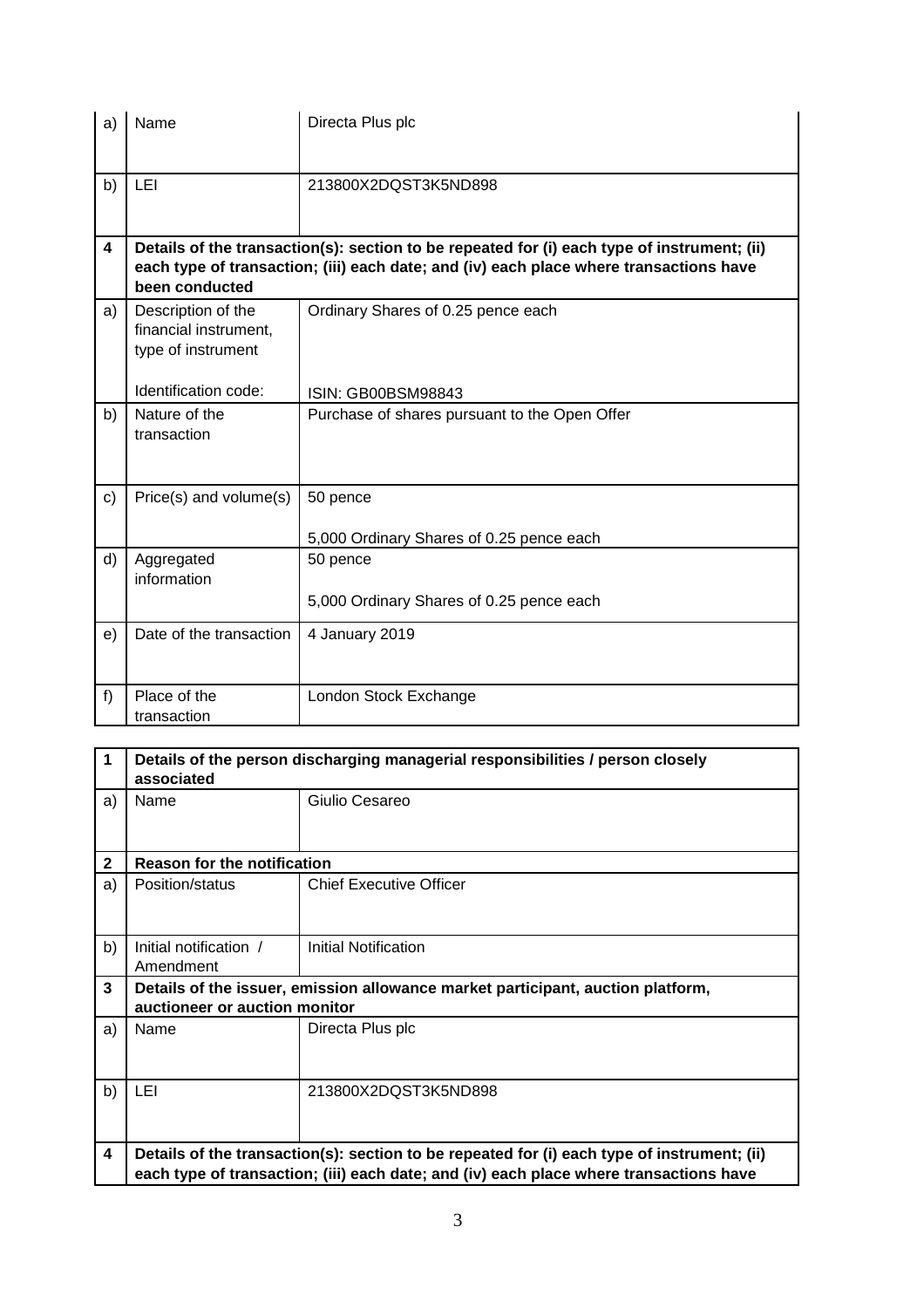|    | been conducted                                                    |                                                        |
|----|-------------------------------------------------------------------|--------------------------------------------------------|
| a) | Description of the<br>financial instrument,<br>type of instrument | Ordinary Shares of 0.25 pence each                     |
|    | Identification code:                                              | ISIN: GB00BSM98843                                     |
| b) | Nature of the<br>transaction                                      | Purchase of shares pursuant to the Open Offer          |
| c) | Price(s) and volume(s)                                            | 50 pence<br>210,000 Ordinary Shares of 0.25 pence each |
| d) | Aggregated<br>information                                         | 50 pence<br>210,000 Ordinary Shares of 0.25 pence each |
| e) | Date of the transaction                                           | 4 January 2019                                         |
| f  | Place of the<br>transaction                                       | London Stock Exchange                                  |

| 1            | Details of the person discharging managerial responsibilities / person closely<br>associated                     |                                                                                                                                                                                       |  |
|--------------|------------------------------------------------------------------------------------------------------------------|---------------------------------------------------------------------------------------------------------------------------------------------------------------------------------------|--|
| a)           | Name                                                                                                             | Marco Ferrari                                                                                                                                                                         |  |
| $\mathbf{2}$ | <b>Reason for the notification</b>                                                                               |                                                                                                                                                                                       |  |
| a)           | Position/status                                                                                                  | <b>Chief Financial Officer</b>                                                                                                                                                        |  |
| b)           | Initial notification /<br>Amendment                                                                              | <b>Initial Notification</b>                                                                                                                                                           |  |
| 3            | Details of the issuer, emission allowance market participant, auction platform,<br>auctioneer or auction monitor |                                                                                                                                                                                       |  |
| a)           | Name                                                                                                             | Directa Plus plc                                                                                                                                                                      |  |
| b)           | LEI                                                                                                              | 213800X2DQST3K5ND898                                                                                                                                                                  |  |
| 4            | been conducted                                                                                                   | Details of the transaction(s): section to be repeated for (i) each type of instrument; (ii)<br>each type of transaction; (iii) each date; and (iv) each place where transactions have |  |
| a)           | Description of the<br>financial instrument,<br>type of instrument                                                | Ordinary Shares of 0.25 pence each                                                                                                                                                    |  |
|              | Identification code:                                                                                             | ISIN: GB00BSM98843                                                                                                                                                                    |  |
| b)           | Nature of the                                                                                                    | Purchase of shares pursuant to the Open Offer                                                                                                                                         |  |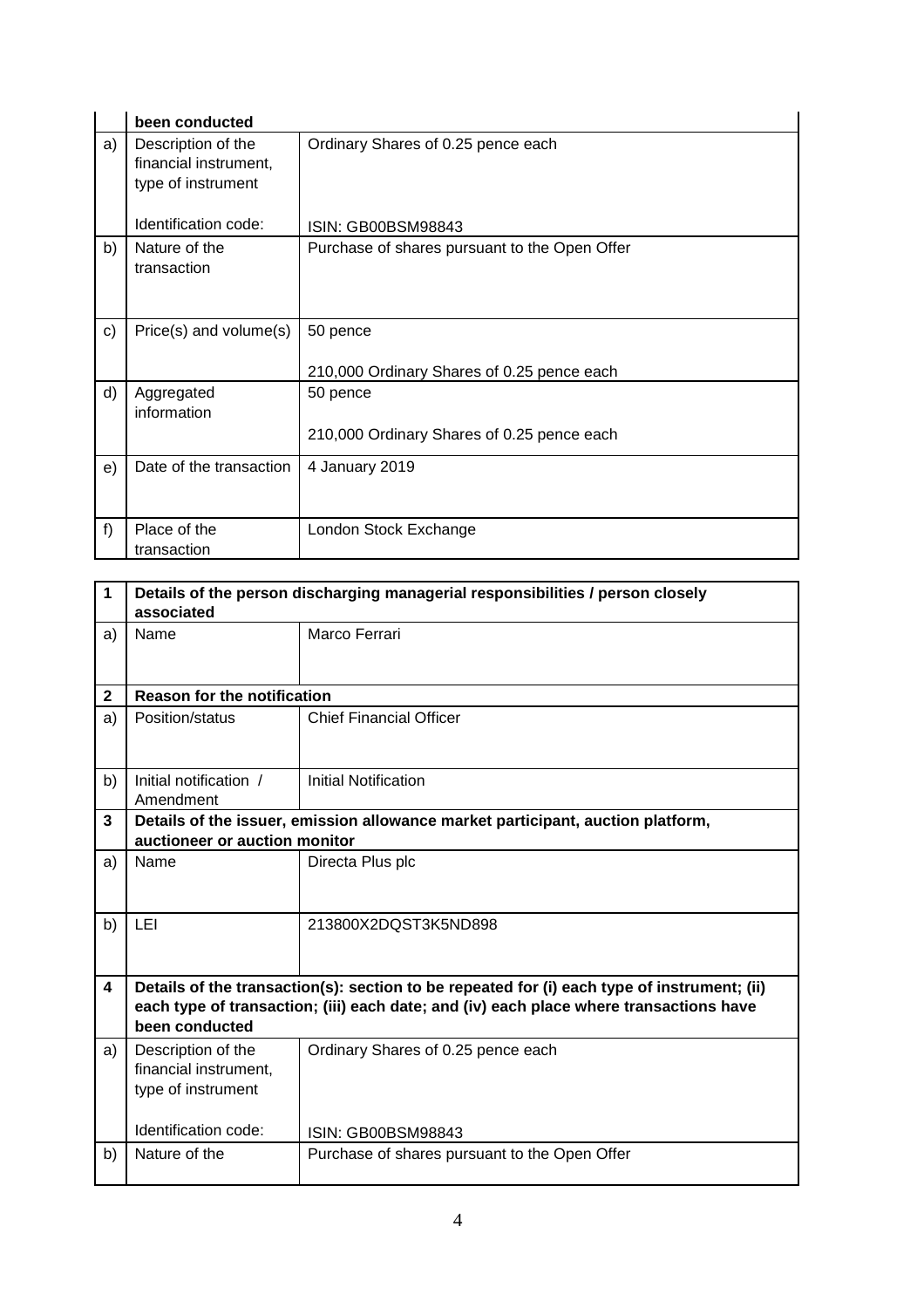|              | transaction                 |                                                       |
|--------------|-----------------------------|-------------------------------------------------------|
| $\mathbf{c}$ | Price(s) and volume(s)      | 50 pence<br>10,000 Ordinary Shares of 0.25 pence each |
| d)           | Aggregated<br>information   | 50 pence<br>10,000 Ordinary Shares of 0.25 pence each |
| e)           | Date of the transaction     | 4 January 2019                                        |
| f)           | Place of the<br>transaction | London Stock Exchange                                 |

| $\mathbf 1$  | Details of the person discharging managerial responsibilities / person closely<br>associated                                                                                                            |                                                                                 |  |
|--------------|---------------------------------------------------------------------------------------------------------------------------------------------------------------------------------------------------------|---------------------------------------------------------------------------------|--|
| a)           | Name                                                                                                                                                                                                    | David Gann                                                                      |  |
| $\mathbf 2$  | <b>Reason for the notification</b>                                                                                                                                                                      |                                                                                 |  |
| a)           | Position/status                                                                                                                                                                                         | Non-Executive Director                                                          |  |
| b)           | Initial notification /<br>Amendment                                                                                                                                                                     | <b>Initial Notification</b>                                                     |  |
| 3            | auctioneer or auction monitor                                                                                                                                                                           | Details of the issuer, emission allowance market participant, auction platform, |  |
| a)           | Name                                                                                                                                                                                                    | Directa Plus plc                                                                |  |
| b)           | LEI                                                                                                                                                                                                     | 213800X2DQST3K5ND898                                                            |  |
| 4            | Details of the transaction(s): section to be repeated for (i) each type of instrument; (ii)<br>each type of transaction; (iii) each date; and (iv) each place where transactions have<br>been conducted |                                                                                 |  |
| a)           | Description of the<br>financial instrument,<br>type of instrument                                                                                                                                       | Ordinary Shares of 0.25 pence each                                              |  |
|              | Identification code:                                                                                                                                                                                    | ISIN: GB00BSM98843                                                              |  |
| b)           | Nature of the<br>transaction                                                                                                                                                                            | Purchase of shares pursuant to the Open Offer                                   |  |
| $\mathbf{C}$ | Price(s) and volume(s)                                                                                                                                                                                  | 50 pence<br>41,000 Ordinary Shares of 0.25 pence each                           |  |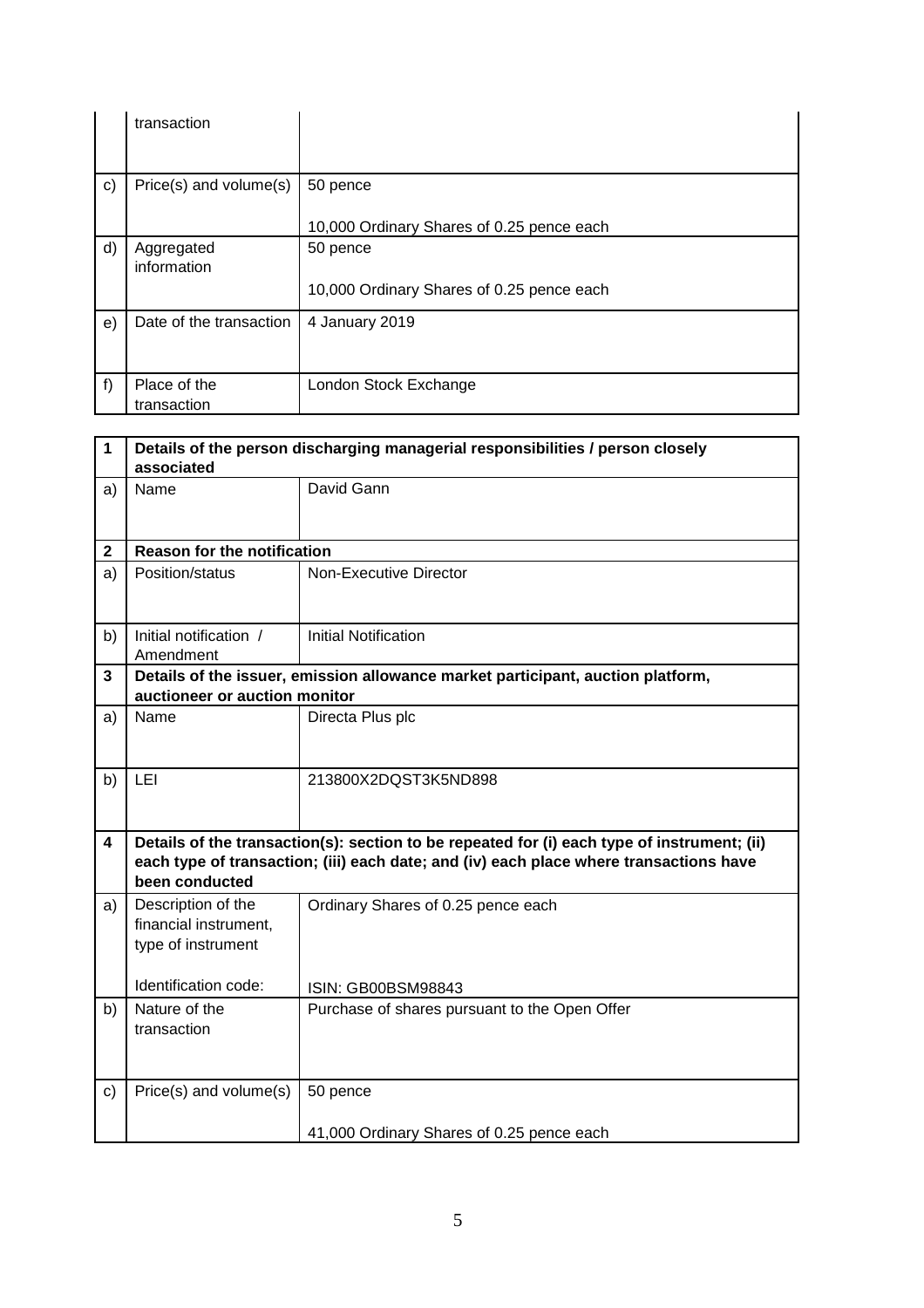| $\mathsf{d}$ | Aggregated<br>information   | 50 pence                                  |
|--------------|-----------------------------|-------------------------------------------|
|              |                             | 41,000 Ordinary Shares of 0.25 pence each |
| e)           | Date of the transaction     | 4 January 2019                            |
|              | Place of the<br>transaction | London Stock Exchange                     |

| 1           | Details of the person discharging managerial responsibilities / person closely<br>associated |                                                                                                                                                                                       |  |
|-------------|----------------------------------------------------------------------------------------------|---------------------------------------------------------------------------------------------------------------------------------------------------------------------------------------|--|
| a)          | Name                                                                                         | Neil Warner                                                                                                                                                                           |  |
| $\mathbf 2$ | <b>Reason for the notification</b>                                                           |                                                                                                                                                                                       |  |
| a)          | Position/status                                                                              | <b>Non-Executive Director</b>                                                                                                                                                         |  |
| b)          | Initial notification /<br>Amendment                                                          | <b>Initial Notification</b>                                                                                                                                                           |  |
| 3           | auctioneer or auction monitor                                                                | Details of the issuer, emission allowance market participant, auction platform,                                                                                                       |  |
| a)          | Name                                                                                         | Directa Plus plc                                                                                                                                                                      |  |
| b)          | LEI                                                                                          | 213800X2DQST3K5ND898                                                                                                                                                                  |  |
| 4           | been conducted                                                                               | Details of the transaction(s): section to be repeated for (i) each type of instrument; (ii)<br>each type of transaction; (iii) each date; and (iv) each place where transactions have |  |
| a)          | Description of the<br>financial instrument,<br>type of instrument                            | Ordinary Shares of 0.25 pence each                                                                                                                                                    |  |
|             | Identification code:                                                                         | ISIN: GB00BSM98843                                                                                                                                                                    |  |
| b)          | Nature of the<br>transaction                                                                 | Purchase of shares pursuant to the Open Offer                                                                                                                                         |  |
| c)          | Price(s) and volume(s)                                                                       | 50 pence                                                                                                                                                                              |  |
|             |                                                                                              | 2,000 Ordinary Shares of 0.25 pence each                                                                                                                                              |  |
| d)          | Aggregated<br>information                                                                    | 50 pence                                                                                                                                                                              |  |
|             |                                                                                              | 2,000 Ordinary Shares of 0.25 pence each                                                                                                                                              |  |
| e)          | Date of the transaction                                                                      | 4 January 2019                                                                                                                                                                        |  |
| f)          | Place of the<br>transaction                                                                  | London Stock Exchange                                                                                                                                                                 |  |